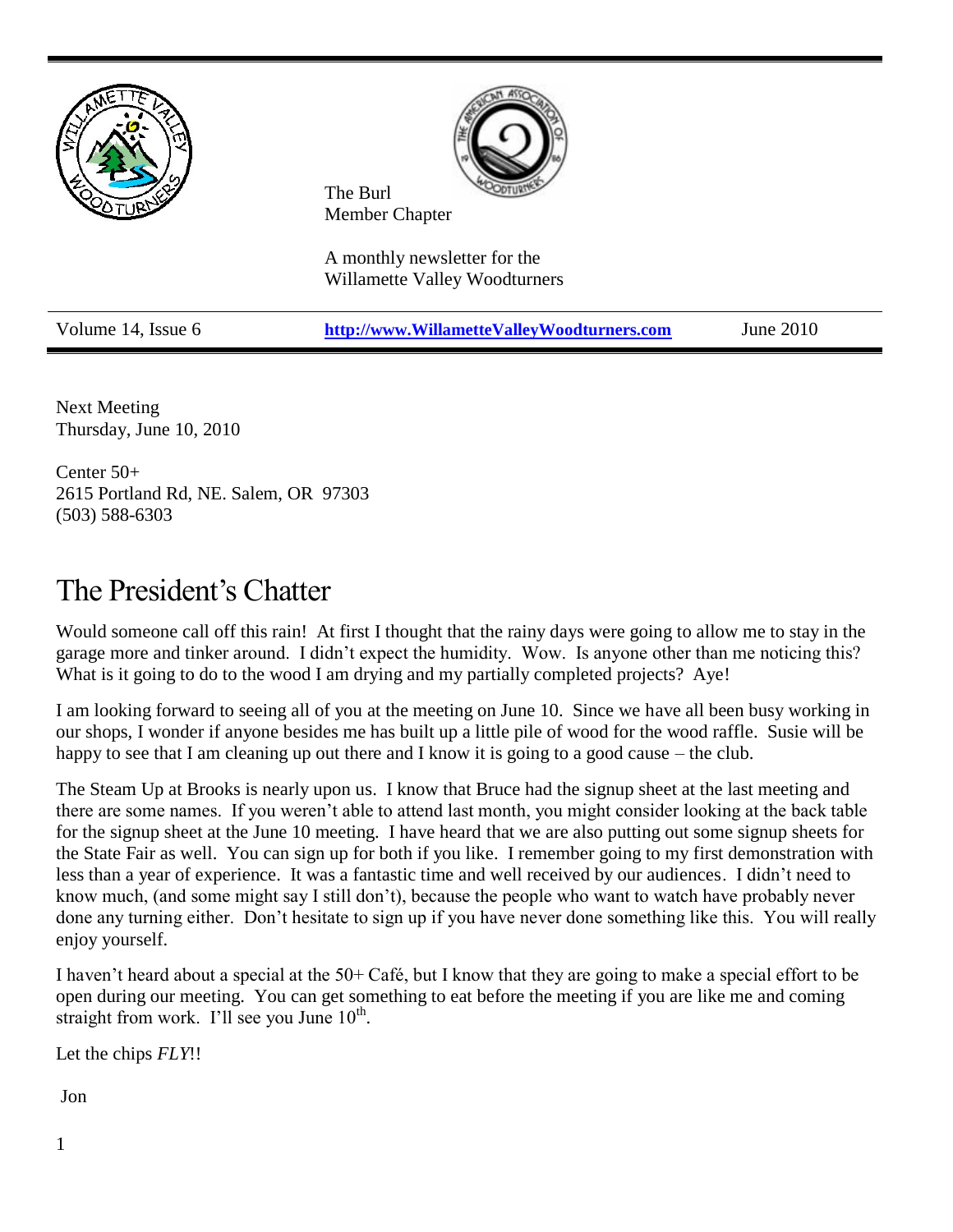# Club Business

## Current & Upcoming Events



## **June** (Thursday, June 10, 2010)

**JIM HALL** will show us the process of adding straight and spiral fluting to turned objects.



### **July** (Thursday, July 8, 2010)

**PHIL LAPP** will turn a natural edge bowl from wood brought to the meeting by club members. Bring a nasty looking hunk of wood with a natural edge and see what kind of a treasure Phill can make from it. Remember, the timber needs to be small enough to fit the club lathe. This demonstration will be both fun and informative.

### **August** (Thursday, Aug. 12, 2010)

**ED GLENN** is the author of Turning Custom Duck and Game Calls. He is going to cover the making of segmented calls including materials, methods and finishing.

## Membership Rewards (sorry, available to club members only)

## *LIBRARY*

A friendly reminder to members with books and /or videos checked out from the library. Please return them at this next meeting.

## *Wood Gathering*

Sign-up sheets will be available to indicate your availability to help with wood gathering. Anyone who learns of a tree or log that is available to the club should notify Jerry Lelack (503 510-1577) or Bob Hutchinson (503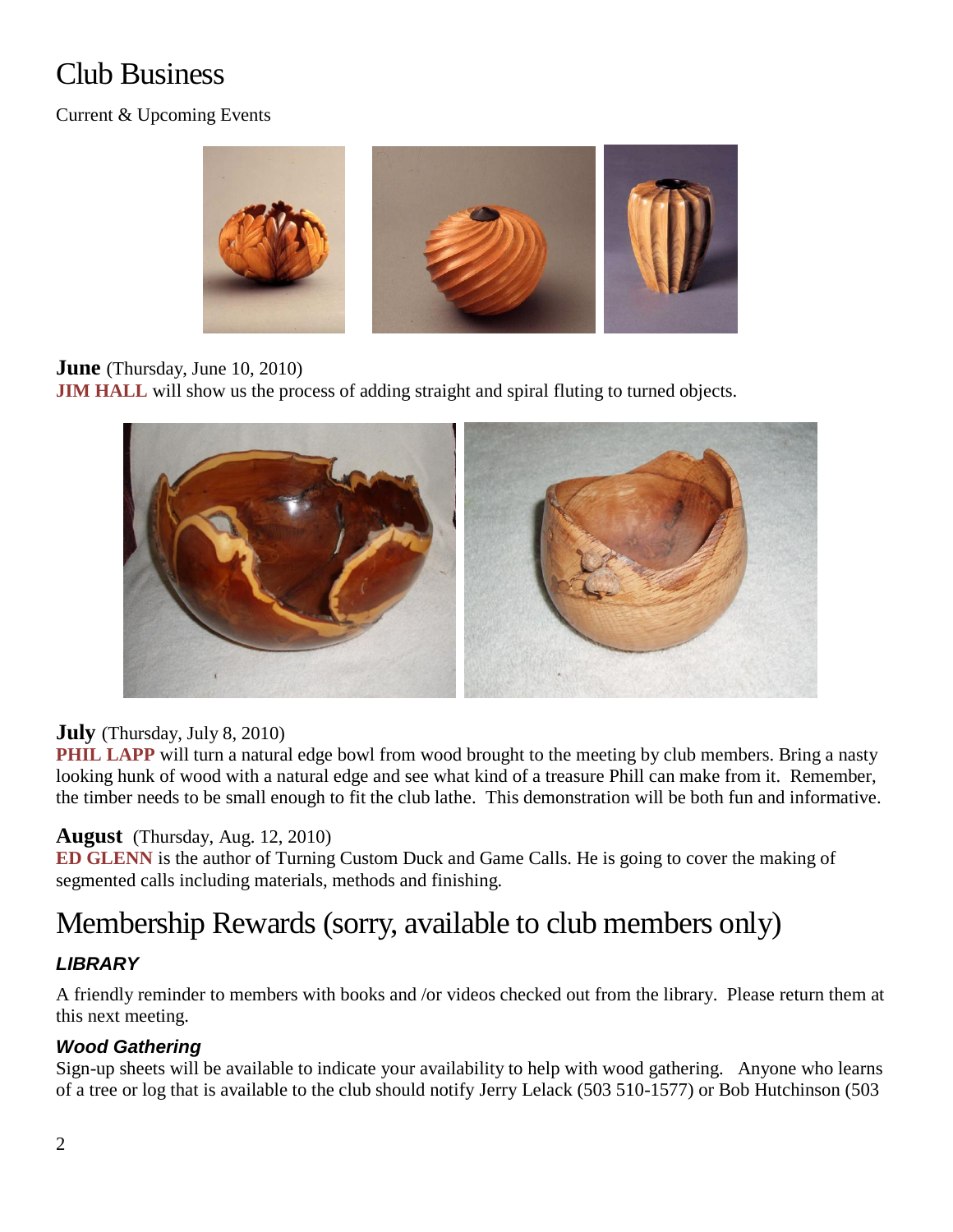508-3279). The intent is to gather wood, process it to usable pieces, store it at the home of Terry Gerros', and then make it available to members. Terry can be reached at 503 580-5013.

Jerry Lelack is still hoping for donations of mini-lathe size rounds, oblongs, or squares of any type of wood that will be used as gifts to new members – some way to get them started in the world of wood turning. -----------------------------------------------------

From Terry....People need to come get some of the wood that is being stored here. There is English walnut, chinaberry, black locust, birch and cherry. First come, first choice. You are invited to come anytime M-F between 9-5pm, Saturday 9-5pm. The wood pile is continuing to grow so please come and take your share. Drive behind the clinic and take as much as you like, cherry pick, be greedy, but come and get some wood. Those of you bringing wood....Call and schedule the drop off with me before you arrive. Remember this storage is for harvested wood only. Do not under any circumstances bring wood from your wood pile and leave at my place.

-----------------------------------------------------

Terry Gerros is currently selling turning blanks for a friend. The blocks are at wholesale price or below and consist primarily of figured walnut (both claro and english). The blocks are dried and waxed, ready to turn to the finished product. Also available are stabilized pen blanks (figured maple, speckled maple, myrtlewood, buckeye burl), bottle stoppers (buckeye burl), and spindle stock of varying sizes and types of wood. I do not make a penny on these sales. You are welcome to come see the wood and purchase on Saturdays, please call to make sure I am available.

All bowl blanks are 3" thick give or take a bit, and are both english and claro walnut, some have both types grafted together, lots of fiddleback, marbling. These blocks are cut from gunstock material. Some maple pieces are available. Will be expecting more maple, buckeye burl and myrtlewood in the future. Pricing is as follows:

4 x 4.....\$2.00 8 x 8.....\$8.00 5 x 5.....\$3.50 9 x 9.....\$10.00 6 x 6.....\$4.50 10 x 10..\$12.00 7 x 7.....\$6.00 11 x 11..\$14.00 I also have the following: Stabilized pen blanks...3/4 x 3/4 x 5 \$2.50 each Bottle stoppers............3/\$1.00 I also have large blocks of figured and spalted maple now available.

### *Workshops / Presentations*

#### **Sawdust Sessions**

A sawdust session is an opportunity for hands-on learning. Those who have a portable lathe are asked to bring them and an appropriate chuck. The club has one portable lathe that will be available. We expect to share the lathes so that all who want to turn will get some lathe time. Any member is welcome to come and bring tools to work with or projects that are causing you a problem. Help will be available. Normally a sawdust session will not involve a formal presentation such as we have at monthly meetings. I urge new members to come. It is a great way to meet other members and develop your turning skills.

My First Sawdust Session (Gary McGuire):

I have had different fellow turners out to my shop from time to time, but have never had a sawdust session. Then came the call from Bruce, asking me if I would consider having one. I have always said I would help the club in any way I could if there was a need. Now I get to back up my words. We did have a sawdust session on Natural Edge Bowls at my shop. Five guys showed up on a Tuesday and we had a blast. Everyone made a natural edge bowl and I think we all learned something along the way. But most of all we All had a Great time. I do believe Troy went home with the biggest smile. Words can't say how happy I am that I said Yes to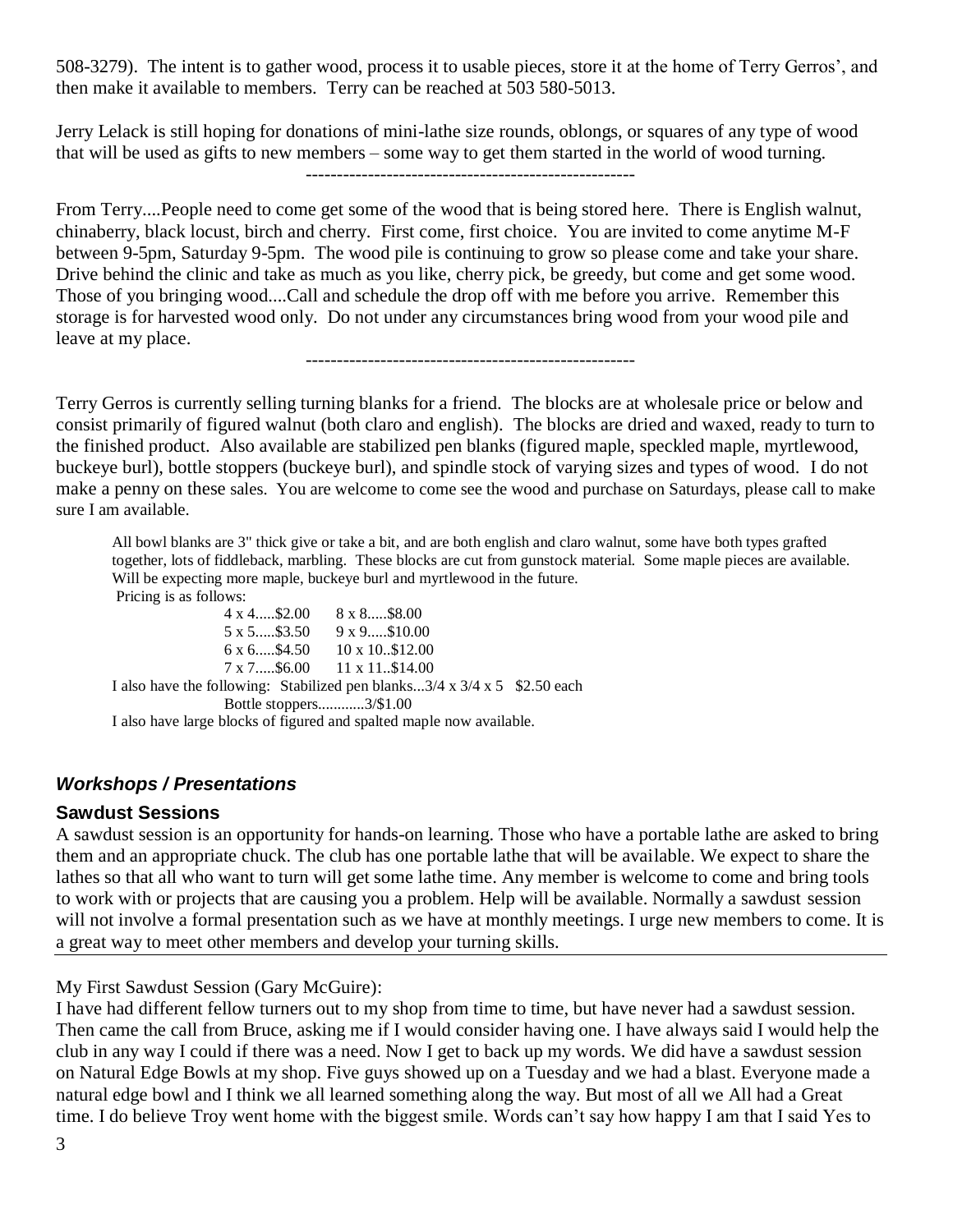Bruce and had the first of many Mid-week Saw Dust sessions. Maybe you can come to the next one or better yet maybe you can host a Saw Dust Session at your shop. They don't need to be big gatherings; in fact I think we may have had more fun with a smaller group. Remember, we will never accomplish anything without You. This is volunteer organization so if you are not happy with the way things are going become part of the solution. This might be a good time to remind you to talk up our December Auction to your friends. It is the best place around to get gifts.

-----------------------------------------------------

See you soon,

Gary



Eli Avisera will present a two day workshop on July 22 and 23. If you are not familiar with his exquisite work please look around his web sight. www.**[avisera](http://www.avisera.co.il/)**.co.il/

-----------------------------------------------------

#### **Early Bird Discount June 30**

#### **The Greater Vancouver Woodturners Guild**

Presents

#### **WESTCOAST ROUNDUP WOODTURNING SYMPOSIUM 2010**

**September 10 - 12,**

**Experience demonstrations and lectures on all aspects of woodturning, delivered by professional and creative people. This event caters to all levels of turners: beginner - hobbyist - advanced - professional. An international Woodturning Symposium featuring world renowned instructors & authors: Alain Mailland, Art Liestman, Nick Cook, Michael Hosaluk, Graeme Priddle, Marilyn Campbell, Jason Marlow, Dale Larson**

> For Information go to: **[www.gvwg.ca/symposium/home.html](http://www.gvwg.ca/symposium/home.html)**

#### *Supplies*

The club purchases a few supplies in bulk and sells it to members at club cost. We routinely have superglue (\$5), black or brown superglue (\$10) accelerator (\$6) and Anchor Seal (\$10/gal). Recently the club purchased a small supply of half round protractors (\$6) used to measure the angle ground on a tool, HSS rods (\$3)  $\frac{1}{4}$ " x 8" used to make the round skews demonstrated by Bill McCoy at the October meeting, and depth gauge (\$5). Bob Quadros will have the resale items still available at the meeting. Please bring the correct change for the items you want.

.